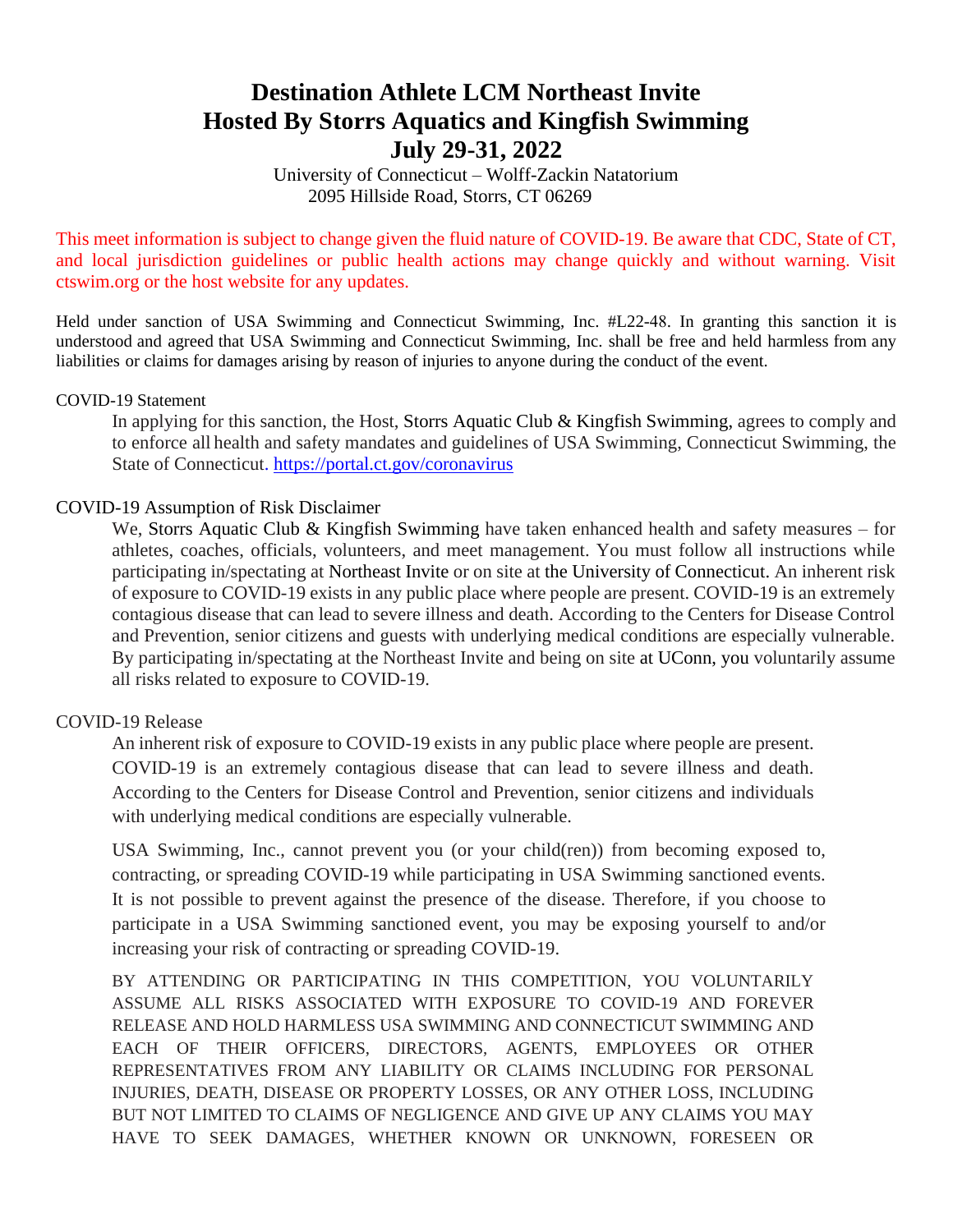UNFORESEEN, IN CONNECTION WITH EXPOSURE, INFECTION, AND/OR SPREAD OF COVID-19 RELATED TO PARTICIPATION IN THIS COMPETITION.

## **[EVENTS](#page-7-0)**

|                             | <b>Name</b>     | Email                         | <b>Phone</b> |
|-----------------------------|-----------------|-------------------------------|--------------|
| <b>Meet Director:</b>       | Jon Caswell     | $j$ oncacswim@gmail.com       | 401-256-7483 |
| <b>Meet Referee:</b>        | Carlos Pereira  | carlospepsi57@gmail.com       |              |
| <b>Lead Admin Official:</b> | Lynne Benavides | Jackboss2000@gmail.com        |              |
| <b>Entry Chair:</b>         | Jon Caswell     | $j$ oncacswim@gmail.com       |              |
| <b>Safety Chair:</b>        | Chris Maiello   | christopher.maiello@uconn.edu |              |
| <b>Officials Contact:</b>   | Jon Caswell     |                               |              |

**MEET HOST:** Storrs Aquatic Club – SAQ/KING

**WEBSITE:** [www.cacswim.net](http://www.cacswim.net/)

## **POOL EMERGENCY NUMBER:** 860 – 486 – 9193

### **SANCTIONED OR APPROVED:** Sanctioned

**MEET DURATION:** Full meet with time limits as defined by CT/USA Swimming.

**MEET FORMAT:** The meet will be swum as Prelims/Finals for 11 & over events. 10 & under events are timed final. 13 & over finals will have A/B/C finals, with the C final being 13-14 only. 11-12's will have an A final only. The 400 FR and 400 IM prelims will have the top 2 heats of boys and girls swim first, then remaining heats will be swum fastest to slowest alternating girls/boys. The mixed 800 and 1500 FR on Sunday will have 3 heats only each and the top heat of each will swim in finals.

**SCRATCH PROCEDURES:** Scratch sheets will be due no more than 25 minutes after warm up begins.

**Failure to Compete in Finals:** Any swimmer qualifying for any heat of finals who fails to compete and who has not been scratched will be barred from all further competition in the meet. A declared false start or deliberate delay of meet is not permitted and will be regarded as a failure to compete. **Exceptions for Failure to Compete in Finals:** No penalty shall apply for failure to compete in finals if: 1. The Referee is notified in the event of injury of illness and accepts the proof thereof. 2. A swimmer qualifying for a final heat based on the results of preliminarily notifies the announcer within 30 minutes after the announcement of qualifiers that he may not intend to compete and confirms his final intentions within 30 minutes following his last individual preliminary event. 3. It is determined by the Referee that failure to compete is caused by circumstances beyond the control of the swimmer.

**FACILITY:** The Wolff-Zackin Natatorium is a 6 -lane, 50 meter pool. Water depth at start end is 6 feet. Water depth at turn end is 14 feet. The competition course has been certified in accordance with  $104.2.2C(4)$ . The copy of such certification is on file with USA Swimming. Brundage Pool, a 6 lane 25 yard pool, adjacent to Wolff - Zackin will be available for continuous warm up – warm down. Colorado electronic timing will be used. Ample spectator seating exists.

Changing into or out of swimsuits other than in locker rooms or other designated areas is prohibited.

**SAFE SPORT POLICIES:** If spectators are not allowed the meet will be live streamed.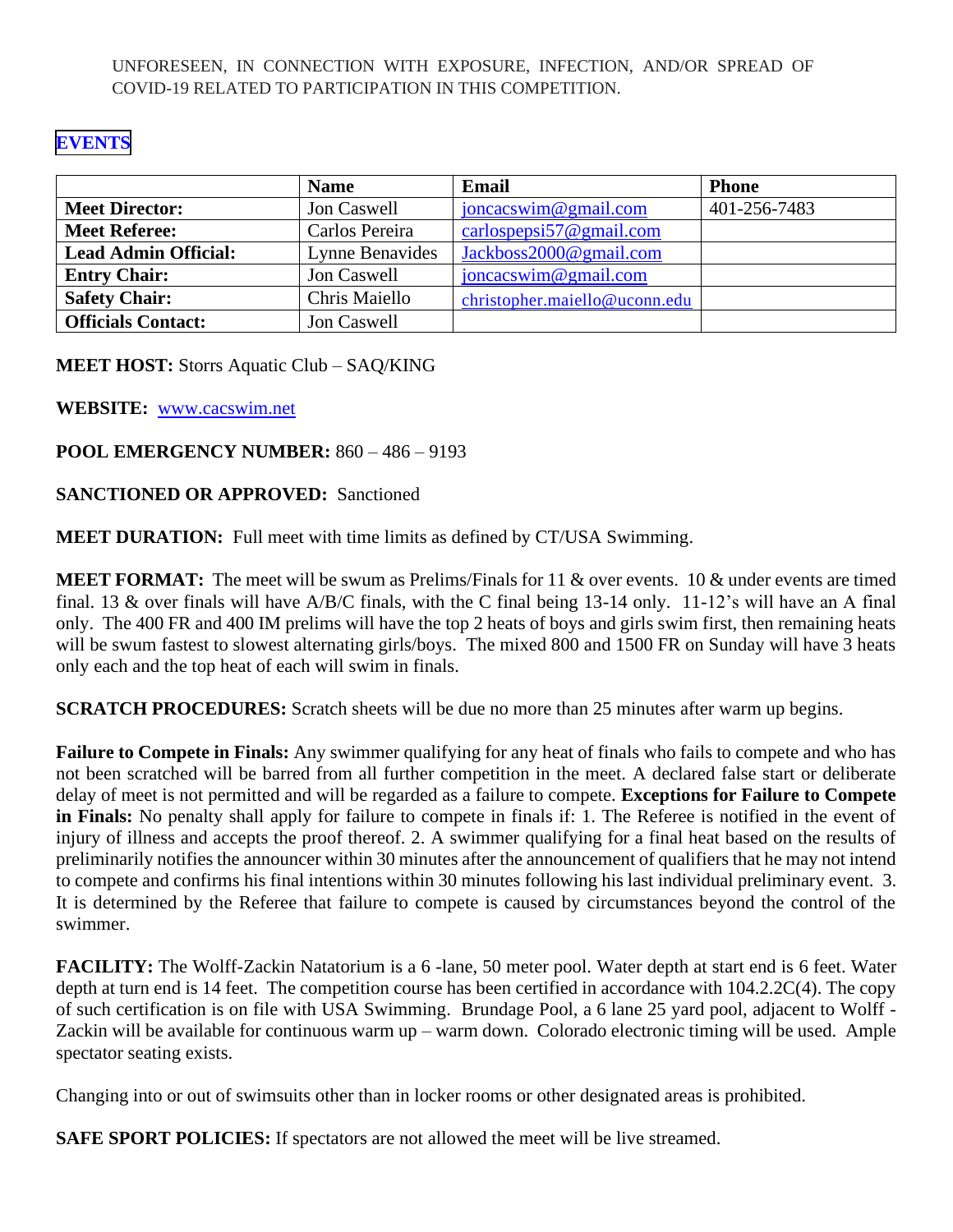**DISABLED ACCESS:** Handicapped parking and pool deck access are available. If special assistance is required by athletes, coaches or spectators please contact the Safety Chair listed above.

**COURSE:** LCM.

| <b>SESSION TIMES:</b> (Subject to Change) | 13/over prelims  | 6:45 am warm $up-8:00$ am start   |
|-------------------------------------------|------------------|-----------------------------------|
|                                           | 12/under prelims | 12:30 pm warm $up-1:30$ pm start  |
|                                           | <b>FINALS</b>    | 5:00 pm warm-up $-$ 6:00 pm start |

**WARM-UPS:** CT Swimming Warm-Up Procedures will be in effect. 13/over sessions will be general warm up if numbers permit. If the meet is fully subscribed, then 2 x 25 minute general warm up sessions with assigned lanes will be offered. The 12/under sessions will have structured warm up sessions with lanes assigned.

**ELIGIBILITY:** All USA Swimming clubs and individuals. All athletes must be current athlete members of USA Swimming. Age on the first day of the meet shall determine the swimmer's age and age group for the meet. Any swimmer, who is entered and is unregistered, will be scratched from the meet until registration is completed. See CT Swimming athlete [registration procedures.](https://www.ctswim.org/Membership/Athletes/) Registrations will not be processed at the meet. All coaches must present a valid USA Swimming coach card to the Meet Director prior to the commencement of any sanctioned swim meet, and must have this card with them while on deck Clubs are reminded that participation of unregistered swimmers and/or coaches will result in a **\$100 fine** per instance, as described in CT Swimming meet policies:

<https://www.ctswim.org/Customer-Content/www/CMS/files/Membership/Registration-Policy-for-Athletes.pdf> and

[https://www.ctswim.org/Customer-](https://www.ctswim.org/Customer-Content/www/CMS/files/policies_admin/RegistrationPolicyforMeetHosts.pdf)

[Content/www/CMS/files/policies\\_admin/RegistrationPolicyforMeetHosts.pdf](https://www.ctswim.org/Customer-Content/www/CMS/files/policies_admin/RegistrationPolicyforMeetHosts.pdf)

Any swimmer entered in the meet must be certified by a USA Swimming member-coach as being proficient in performing a racing start or must start each race from within the water **without the use of the backstroke ledge.**  When unaccompanied by a member-coach, it is the responsibility of the swimmer or the swimmer's legal guardian to ensure compliance with this requirement.

**ADULT ATHLETES:** All athletes who will be 18 years of age or older on any day of the meet must complete the mandatory Athlete Protection Training prior to competition. Failure to do so will result in the swimmer being scratched from the meet.

**ADAPTED SWIMMING:** Any current athlete members of USA Swimming with a disability as defined by USA Swimming Rules and Regulations may enter this meet. If modifications to USA Swimming rules are necessary then the coach or athlete must notify the meet referee of any disability prior to competition. Adapted athletes may direct questions to the [Connecticut Swimming office.](mailto:office@ctswim.org)

**ENTRY OPENING DATE:** Entries will be accepted no earlier than **April 28<sup>th</sup> at 7pm.** 

**ENTRY LIMITATIONS:** All Swimmers will be allowed to swim 3 events per day – 9 events total. This does not include relays

**ENTRY TIMES:** Submit entry times in: LCM

**DEADLINES:** Deadline is **6:00pm July 22, 2022**. Mail hardcopy and payment to the entry chairperson: Jon Caswell, 5443 Post Road, Charlestown RI 02813. All entries must be legible and must use full names and registration numbers from USA Swimming registration. Entries will be accepted electronically [\(joncacswim@gmail.com\)](mailto:joncacswim@gmail.com) on a first come – first serve basis until the meet is fully subscribed.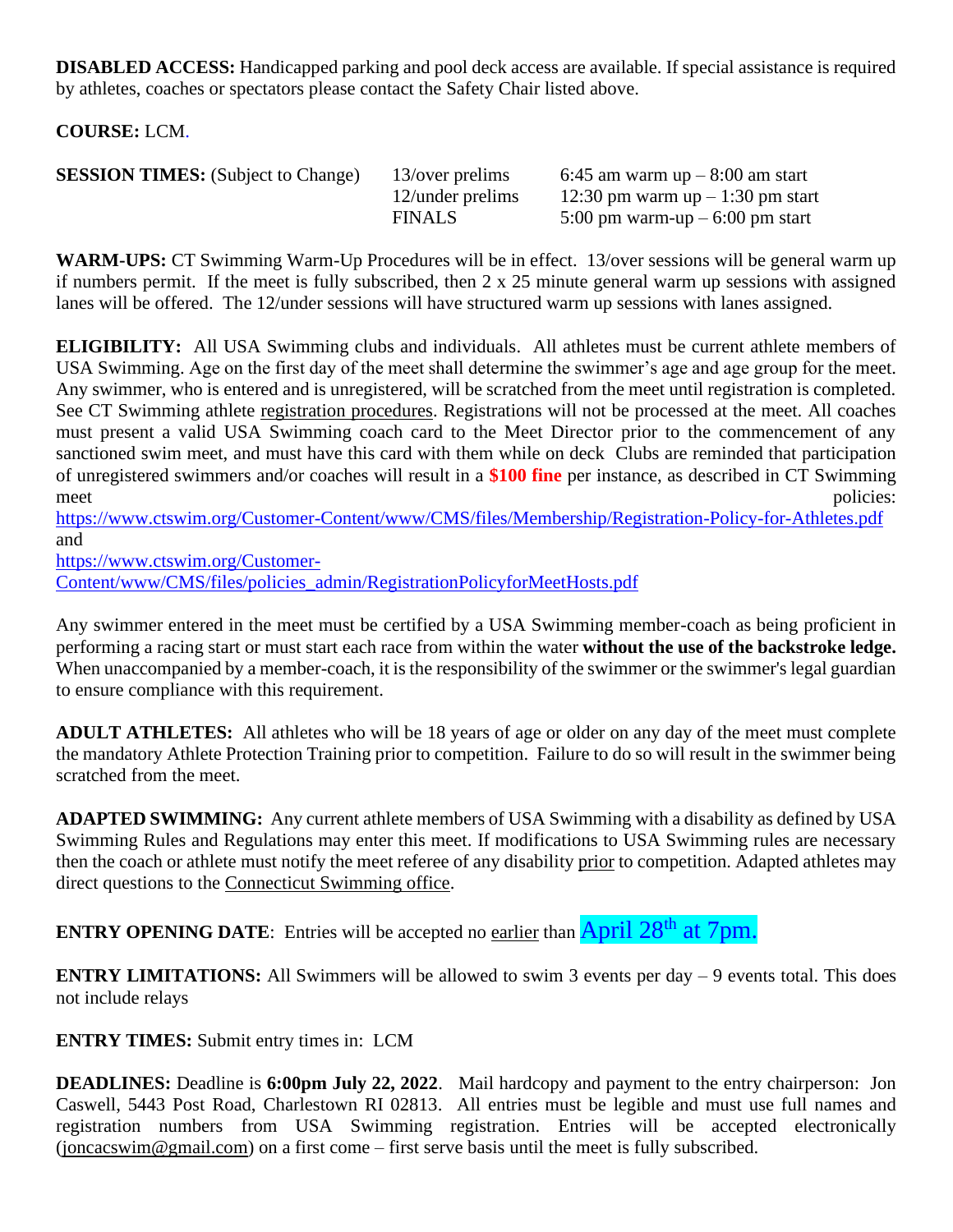**CONNECTICUT-ONLY DEADLINE:** CT deadline is **May 4, 2022**. CT clubs meeting this deadline will be entered before out of state clubs.

**ELECTRONIC ENTRIES:** Electronic entries (such as from Hy-Tek Team Manager or other team management software) that are in CL2 or SD3/SDIF format may be emailed as an attachment to the entry chair at [joncacswim@gmail.com](mailto:joncacswim@gmail.com) Please check that your team name, address, and contact information are listed correctly in this file. **Payment is expected before the meet begins**. Clubs will be notified that their entry has been received within 48 hours via email confirmation. If you do not receive confirmation within 48 hours please contact the meet director to verify receipt. Clubs will be notified of their acceptance into the meet no later than Wednesday April 20, 2022.

**ENTRIES FROM ATHLETES WITH NO CLUB AFFILIATION**: Athletes entering this meet independent of a USA Swimming club or coach shall: 1.) be under the supervision of a USA Swimming coach for the duration of the meet. It is the swimmer's responsibility to make arrangements with a USA Swimming member coach prior to the meet. Athletes unaccompanied by a USA Swimming coach will not be permitted on deck. Please contact the Meet Director for assistance. 2) be certified by a USA Swimming member coach as being proficient in performing a racing start or must start each race from within the water. It is the responsibility of the swimmer or the swimmer's legal guardian to ensure compliance with this requirement. The name of the USA Swimming member coach supervising the athlete and racing certification should be submitted to the Meet Director with the entry.

All adult athletes, or parents of minor athletes, who enter without club affiliation will be required to attest to reading and understanding the [Minor Athlete Abuse Prevention Policy.](https://www.usaswimming.org/utility/landing-pages/minor-athlete-abuse-prevention-policy)

**ENTRY FEES:** Electronic entries: \$ \$15.00 for 11 & over individual events, \$10.00 for 10 & under individual events. Relays are \$20.00 Manual entries: \$ 20.00 for individual events and \$30.00 for relay events. No refunds will be given for entries that are accepted, or for entries that are rejected due to improper entry.

**OUTREACH ENTRY FEE REIMBURSEMENT**: Participating clubs will submit payment in full to the meet host for all Outreach athlete entry fees (splash fees). These fees will be reimbursed by CSI to the participating CSI club after completion of the meet. Scratches and 'No Swims' will not be reimbursed. For more information and to submit a reimbursement visit the [Outreach Athlete](https://www.ctswim.org/Membership/Athlete-Outreach/) page on ctswim.org.

**PAYMENT INSTRUCTIONS**: Please make checks payable to CAC.

Mail to: Jon Caswell 5443 Post Rd Charlestown RI 02813 Payment must be received by **July 29** PLEASE BRING CHECKS TO MEET AND PAY BY SUNDAY AM.

# **CUT PROTOCOL:**

If the session is oversubscribed the following protocol will be instituted IN THE ORDER PRESENTED to reduce the timeline to the required length or participation number:

1. The distance events (400 meters or yards or greater) may be heat limited to the first 6 heats of entries per gender in the order they were received.

2. Visiting teams may be cut based on the date/time of the receipt of the final paid entry. If teams are cut, the host reserves the right to offer the available partial entry to the cut teams in the order that entries were received in order to fill the meet.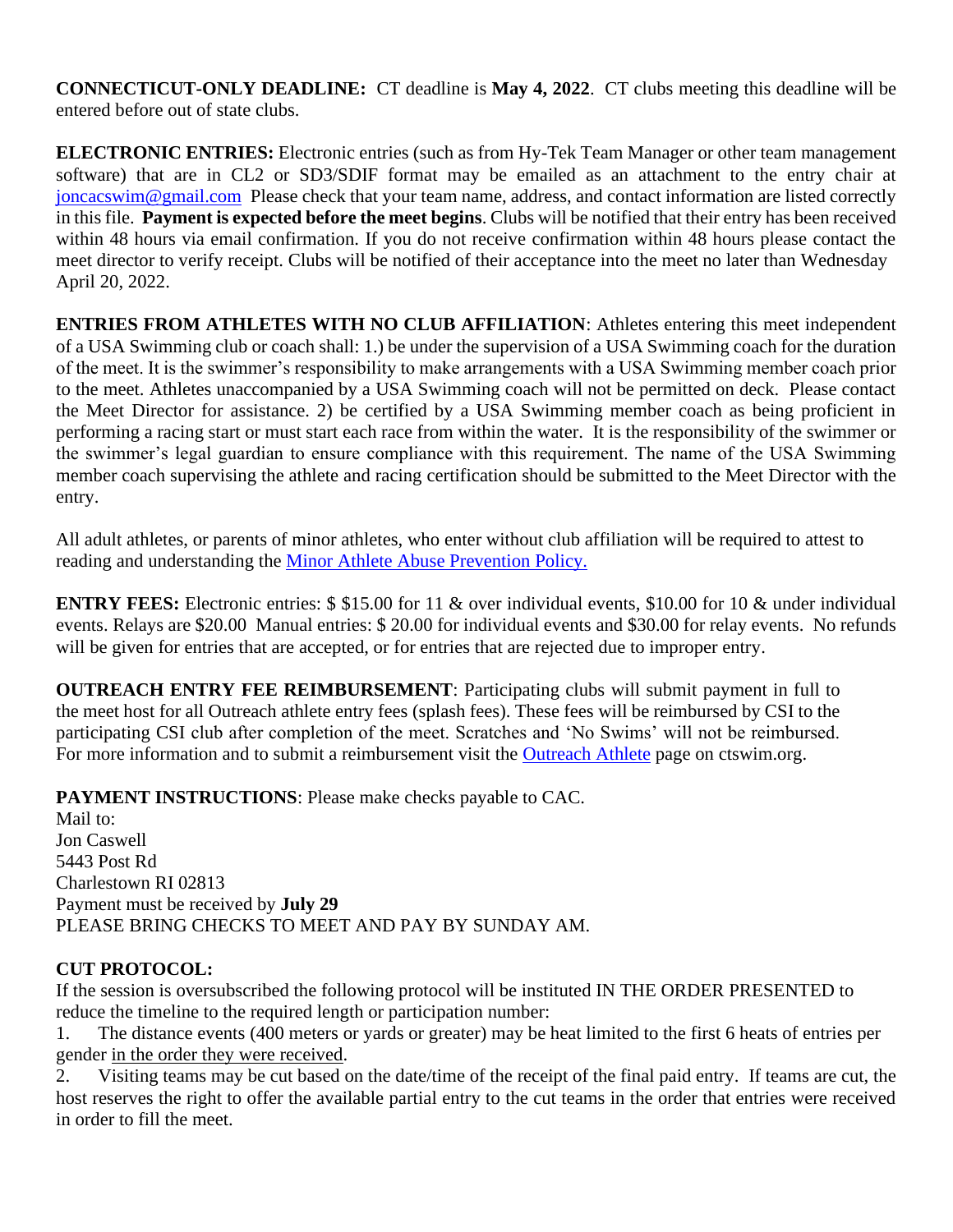The host reserves the right to seek approval from Program Operations for additional changes, which may reasonably maximize participation opportunities.

Notification of any cuts or requests for changes must be made to Program Operations as soon as possible by the host. Attending teams will be notified no later than the Monday before the meet.

**RESERVE THE RIGHT TO MAKE CHANGES:** In accordance with CSI Policies, the meet referee reserves the right to make any adjustments to the provisions of the meet announcement deemed necessary to ensure the fair and efficient running of the meet. The Meet Referee will seek Program Operations approval for all changes requiring approval. Clubs will be notified of changes no later than Monday before the meet.

# **RELAYS:** Yes

# **SAFETY:**

- 1. Diving will be prohibited during warm-ups except in specifically announced one-way sprint lanes. There will be no diving in the warm-up and warm-down areas at any time
- 2. No shaving is permitted at the competition site.
- 3. No glass containers are permitted within the facility.
- 4. Swimmers must be under the supervision of a coach. If a swimmer arrives at the meet without a coach, the swimmer should notify the referee before he/she warms up. The referee will assign the swimmer to a registered coach for warm-ups.
- 5. Use of audio or visual recording devices, including a cell phone, is not permitted in changing areas, rest rooms or locker rooms.

**SWIMWEAR:** Per CT Swimming policy, swimmers 12 years old and younger are not permitted to wear "Tech" Suits" at any CT sanctioned or approved meets. "Tech Suits" are defined as a suit that has Bonded Seams, Kinetic Tape, or Meshed Seams. Age is determined on the first date of the meet.

# **PHOTOGRAPHY AND VIDEO RECORDING:**

Meet Management has the full authority to restrict any and all photography, audio and visual recording using cameras, video cameras, tablets, cell phones or other electronic devices at a meet.

Photography or video recording from the deck is prohibited by all individuals, other than participating Coaches, unless prior authorization from the Meet Referee or meet referee has been granted.

Under no circumstances is photography or video recording permitted by anyone in the area adjacent to or behind the starting blocks, including spectator stands at deck level, while they are in use for race starting purposes during competition and warm-ups. Flash photography is prohibited during the start of any heat, including whenever any swimmer is stepping up or standing on a block for the purpose of the start of a heat.

Photography or video recording and the use of audio, including a cell phone, is not permitted in changing areas, rest rooms or locker rooms. Additional "No Camera Zones" may be designated by Meet Management or the meet referee.

If individuals are properly credentialed, not obstructing movement on the deck and abiding by these rules, the following individuals may be allowed by Meet Management and the meet referee with prior authorization if they possess the following:

- Professional photographers with current, official media credentials that are promoting the sport of swimming
- Official team and professional meet photographers that are USA Swimming members, background checked, have signed off on MAAPP and completed Athlete Protection Training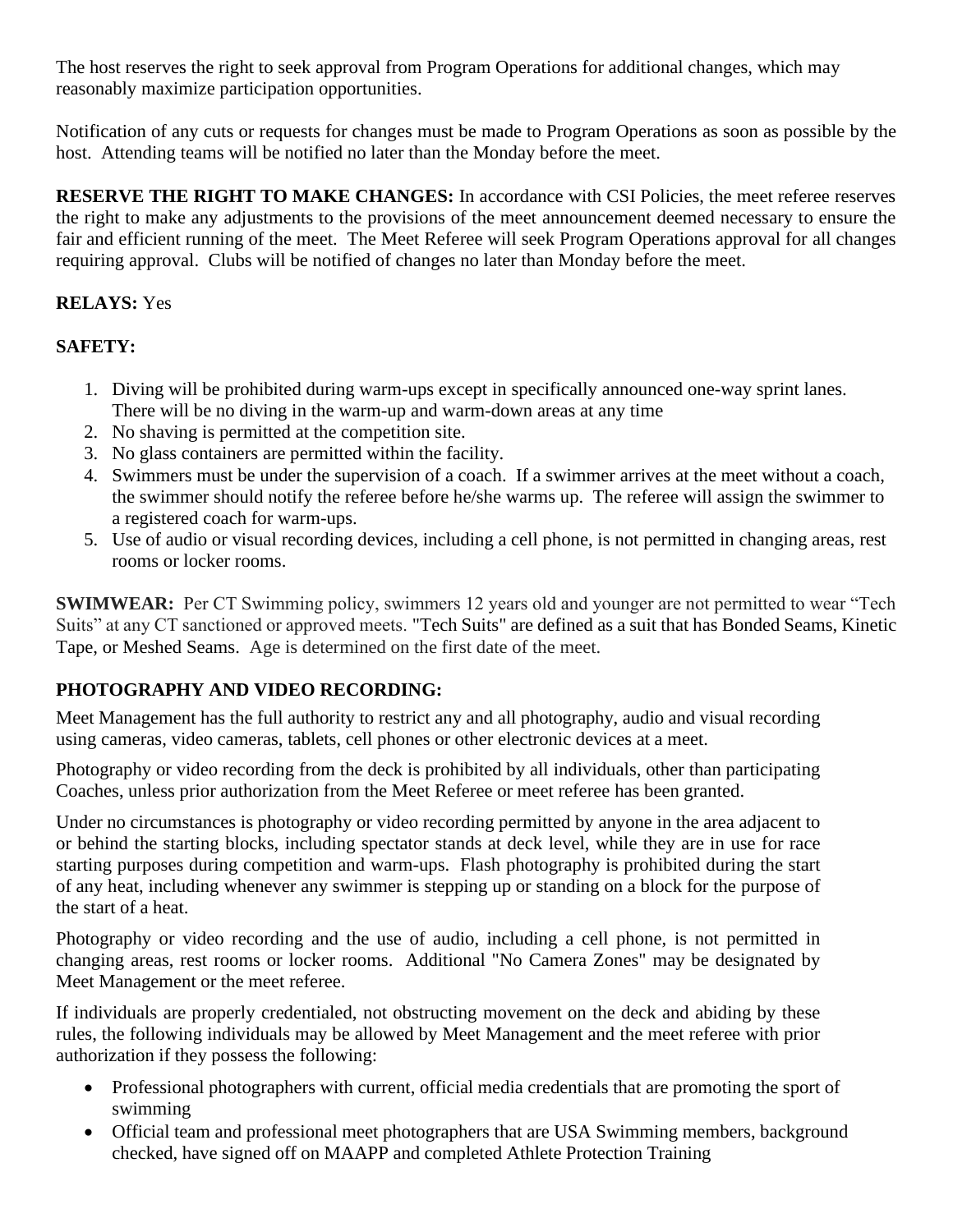• A participating athlete directly assisting a Coach, for instructional purposes, during an event using the Coach's electronic device

Any individual failing to abide by these rules may be ejected from the facility and be subject to a Code of Conduct violation at the discretion of Meet Management.

**DRONES**: Operation of a drone, or any other flying apparatus, is prohibited over the venue (pools, athlete/coach areas, spectator areas and open ceiling locker rooms) any time athletes, coaches, officials and/or spectators are present. Exceptions may be granted with prior written approval by USA Swimming Vice President of Program Operations.

**RULES:** Current USA Swimming rules will govern all competition.

**TIME TRIALS:** Yes. Time trials may be offered at the discretion of the Meet Referee in accordance with CSI Policy if time allows. Time trials are limited to the events published in this meet announcement (age/distance/stroke). Time Trials will count toward the athlete's event limitations for the day and meet. If they are offered, only athletes properly entered in one or more events in the meet are eligible for time trials and must be properly entered in the Time Trial. The deadline for Time Trial will be 2 hours after the session begins. The fee for Time Trial entries is \$ 15.00.

**TIMERS, OFFICIALS OR WORK ASSIGNMENTS:** Clubs will be asked to provide timers based upon the size of their entry. Certified Officials are invited to volunteer as well. Officials who contact the meet director before July 26 will be given credit towards their teams overall work assignment. Participating clubs must be notified of work assignments by the Monday before the meet.

All volunteers will be required to attest to reading and understanding the [Minor Athlete Abuse Prevention](https://www.usaswimming.org/utility/landing-pages/minor-athlete-abuse-prevention-policy)  [Policy.](https://www.usaswimming.org/utility/landing-pages/minor-athlete-abuse-prevention-policy)

**DECK ACCESS:** Only athletes, coaches, officials, and official meet staff actively participating in the meet are permitted on the pool deck.

**SCORING:** The meet will be scored. Overall Team Champion will receive an award.

**AWARDS:** Top 6 swimmers in each event will receive medals/ribbons

**CONCESSIONS:** If spectators are allowed then concessions will be sold.

# **HOSPITALITY FOR COACHES AND OFFICIALS:** Yes

VENDOR: Destination Athlete will be on side selling meet t-shirts and swim shop.

**PARKING:** The Wolff – Zackin Natatorium is adjacent to Gampel Pavilion. Parking is available in the South Garage.

**DIRECTIONS:** Directions to the University of Connecticut (Storrs campus)<http://maps.uconn.edu/>

Directions to the University of Connecticut (Storrs campus) http://maps.uconn.edu/

From Hartford: The University of Connecticut campus is approximately 30 minutes driving time from the city of Hartford. Take I-84 east to exit 68. Off the exit take a right onto Rte. 195 south and follow signs to the University. Once on campus take a right onto North Eagleville Road. At the second stoplight, take a left onto Hillside Road. At the fourth stop sign take a right onto Calhoun Way and South Parking Garage will be on your left. Leave the garage and walk past Gampel Pavilion and the Natatorium entrance will be the next door down.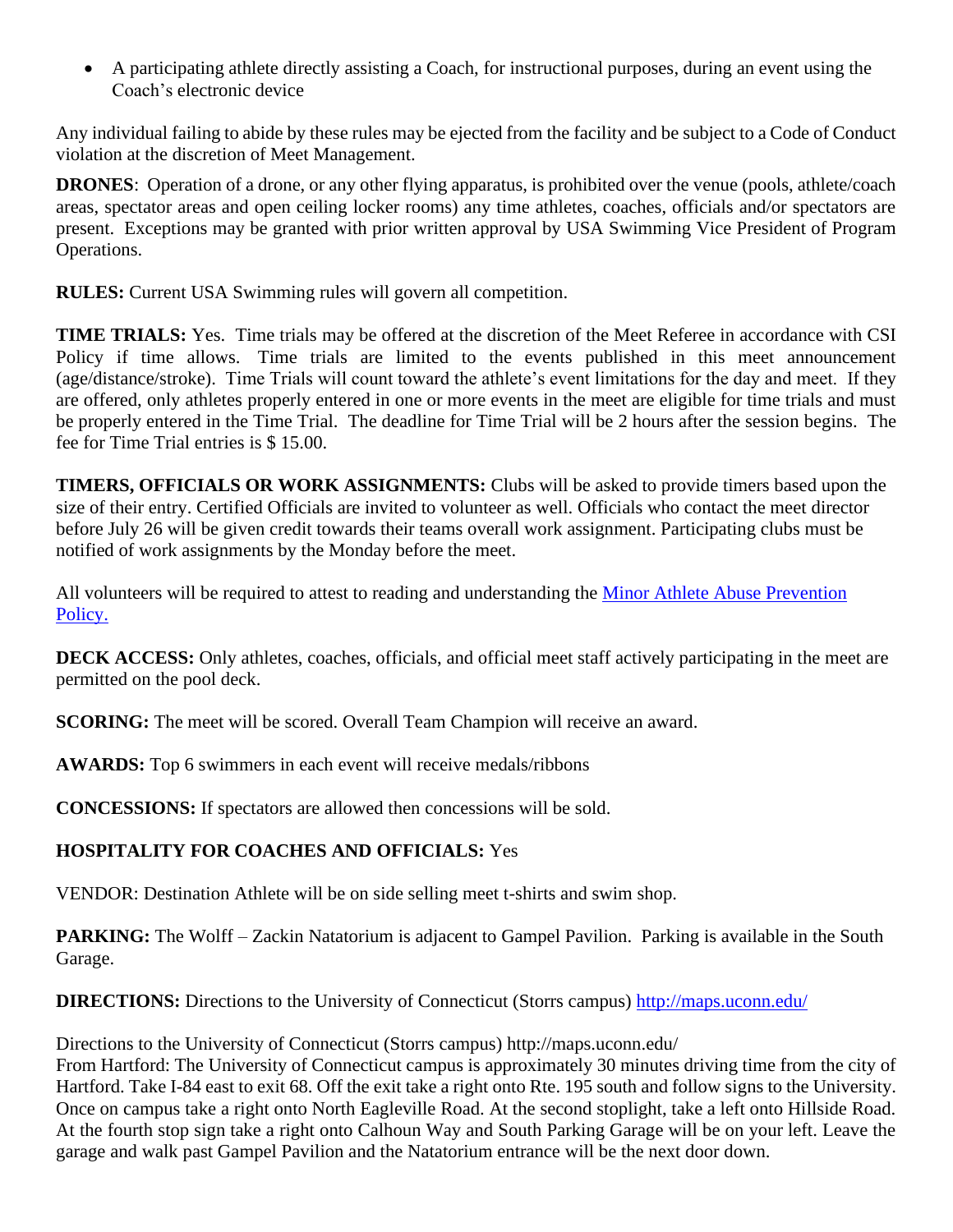From Boston: The University of Connecticut campus is approximately one and one half-hour from Boston. From the Mass Pike, take I-84 west to exit 68. Off the exit take a left on Rte. 195 south and follow signs to the University. Once on campus take a right onto North Eagleville Road. At the second stoplight, take a left onto Hillside Road. At the fourth stop sign take a right onto Calhoun Way and South Parking Garage will be on your left. Leave the garage and walk past Gampel Pavilion and the Natatorium entrance will be the next door down.

From Providence: The University of Connecticut is approximately one and one quarter hour from Providence. From Rte. 295 take exit 5-6, following signs to Hartford. Take Rte. 6 west to Rte. 101 west to Rte. 44 west. Take a left onto Rte. 195 south. Once on campus take a right onto North Eagleville Road. At the second stoplight take a left onto Hillside Road. At the fourth stop sign take a right onto Calhoun Way and South Parking Garage will be on your left. Leave the garage and walk past Gampel Pavilion and the Natatorium entrance will be the next door down.

From New York: The University of Connecticut is approximately one and one-half to two hours from New York. Take 95 north to 91 north to 84 east. From 84 east take exit 68. Once off the exit take a right onto Rte.195 south and follow signs to the University. At the first stoplight, take a right onto North Eagleville Road. At the second stoplight, take a left onto Hillside Road. At the fourth stop sign take a right onto Calhoun Way and South Parking Garage will be on your left. Leave the garage and walk past Gampel Pavilion and the Natatorium entrance will be the next door down

# **LODGING:**

A block of rooms is being held at the Graduate Hotel on campus. These rooms can be booked by clicking this link:

[https://www.graduatehotels.com/storrs/#/booking/step1?group=SMM042922&arrive=04%2F29%2F2022&dep](https://www.graduatehotels.com/storrs/#/booking/step1?group=SMM042922&arrive=04%2F29%2F2022&depart=05%2F01%2F2022) [art=05%2F01%2F2022](https://www.graduatehotels.com/storrs/#/booking/step1?group=SMM042922&arrive=04%2F29%2F2022&depart=05%2F01%2F2022)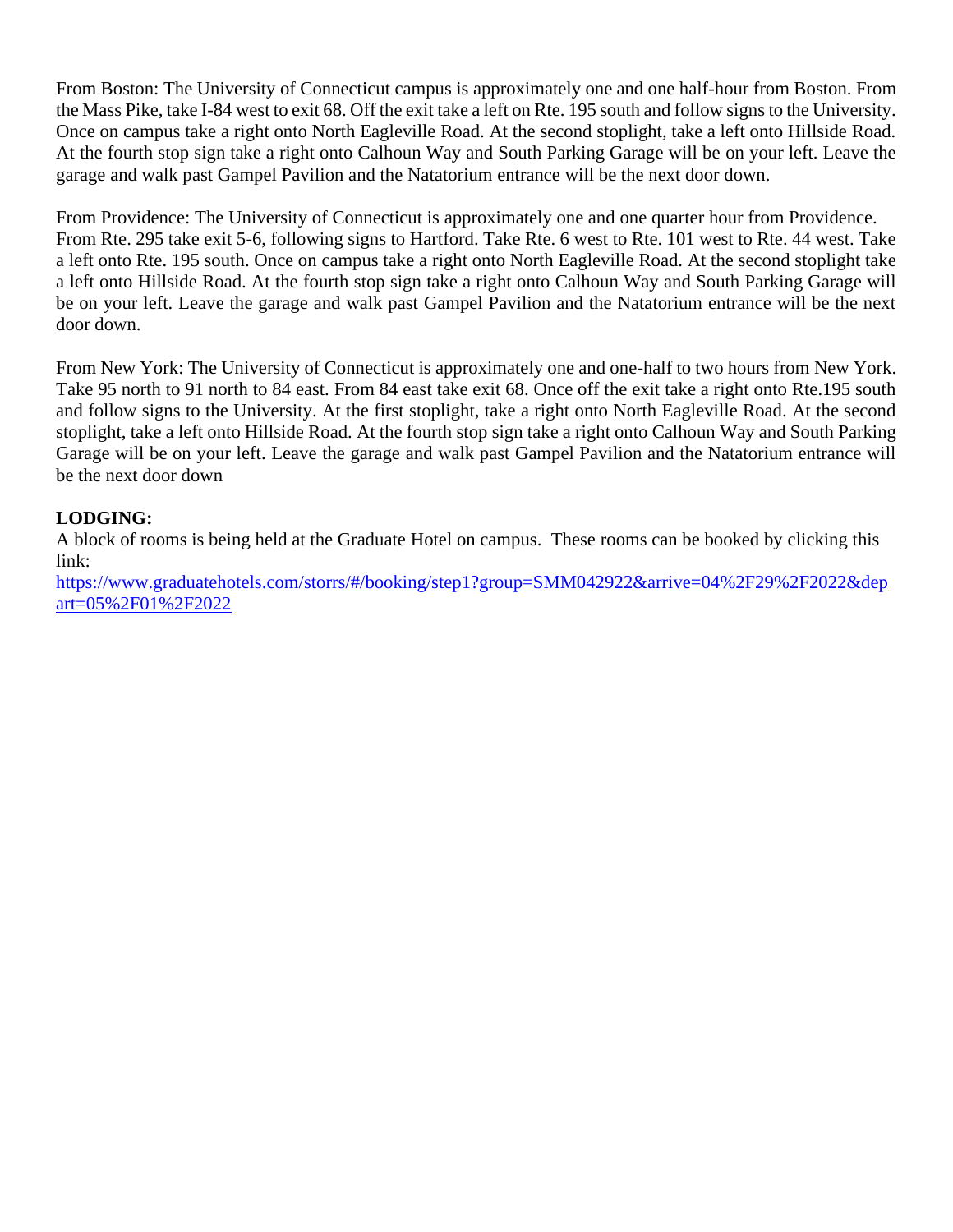#### **Session Report**

### Session: 1 Fri Prelims 13 & over

Day of Meet: 1 Starts at 08:00 AM Heat Interval: 20 Seconds / Back +15 Seconds

<span id="page-7-0"></span>

| Round   | Event                              | <b>Entries</b> | <b>Heats</b> | <b>Starts at</b> | <b>Actual</b> |
|---------|------------------------------------|----------------|--------------|------------------|---------------|
| Prelims | 1 Girls 13 & Over 100 Freestyle    | 0              | 0            | $08:00$ AM       | e08:00 AM     |
| Prelims | 2 Boys 13 & Over 100 Freestyle     | 0              | 0            | $08:00$ AM       | e08:00 AM     |
| Prelims | 3 Girls 13 & Over 200 Breaststroke | 0              | 0            | $08:00$ AM       | e08:00 AM     |
| Prelims | 4 Boys 13 & Over 200 Breaststroke  | $\Omega$       | 0            | $08:00$ AM       | e08:00 AM     |
| Prelims | 5 Girls 13 & Over 100 Butterfly    | 0              | 0            | 08:00 AM         | e08:00 AM     |
| Prelims | 6 Boys 13 & Over 100 Butterfly     | 0              | 0            | 08:00 AM         | e08:00 AM     |
| Finals  | 9 Mixed 13 & Over 400 Medley Relay | 0              | 0            | 08:00 AM         | e08:00 AM     |
| Prelims | 7 Girls 13 & Over 400 Freestyle    | 0              | 0            | 08:00 AM         | e08:00 AM     |
| Prelims | 8 Boys 13 & Over 400 Freestyle     | 0              | 0            | 08:00 AM         | e08:00 AM     |
|         | Finish Time                        |                |              | 08:00 AM         | e08:00 AM     |

#### Session: 2 Fri Prelims 12 & under

Day of Meet: 1 Starts at 01:30 PM Heat Interval: 20 Seconds / Back +15 Seconds

| Round         | Event                               | <b>Entries</b> | <b>Heats</b> | Starts at  | Actual    |
|---------------|-------------------------------------|----------------|--------------|------------|-----------|
| Finals        | 11 Girls 10 & Under 100 Freestyle   | 0              | $\mathbf{0}$ | 01:30 PM   | e01:30 PM |
| Finals        | 12 Boys 10 & Under 100 Freestyle    | $\theta$       | $\mathbf{0}$ | 01:30 PM   | e01:30 PM |
| Prelims       | 13 Girls 11-12 100 Freestyle        | 0              | $\mathbf{0}$ | 01:30 PM   | e01:30 PM |
| Prelims       | 14 Boys 11-12 100 Freestyle         | $\theta$       | $\mathbf{0}$ | 01:30 PM   | e01:30 PM |
| Finals<br>15  | Girls 10 & Under 100 Breaststroke   | $\theta$       | $\Omega$     | $01:30$ PM | e01:30 PM |
| Finals        | 16 Boys 10 & Under 100 Breaststroke | $\theta$       | $\Omega$     | 01:30 PM   | e01:30 PM |
| Prelims<br>17 | Girls 11-12 100 Breaststroke        | $\theta$       | $\mathbf{0}$ | 01:30 PM   | e01:30 PM |
| Prelims       | 18 Boys 11-12 100 Breaststroke      | $\theta$       | $\mathbf{0}$ | 01:30 PM   | e01:30 PM |
| Finals<br>19  | Girls 10 & Under 50 Butterfly       | $\theta$       | 0            | $01:30$ PM | e01:30 PM |
| Finals        | 20 Boys 10 & Under 50 Butterfly     | $\theta$       | $\Omega$     | 01:30 PM   | e01:30 PM |
| Prelims       | 21 Girls 11-12 50 Butterfly         | $\theta$       | $\mathbf{0}$ | 01:30 PM   | e01:30 PM |
| Prelims       | 22 Boys 11-12 50 Butterfly          | $\theta$       | $\Omega$     | 01:30 PM   | e01:30 PM |
| Finals<br>23  | Mixed 12 & Under 200 Medley Relay   | $\theta$       | $\Omega$     | 01:30 PM   | e01:30 PM |
| Finals        | 24 Mixed 11-12 400 Freestyle        | 0              | $\mathbf{0}$ | 01:30 PM   | e01:30 PM |
|               | Finish Time                         |                |              | 01:30 PM   | e01:30 PM |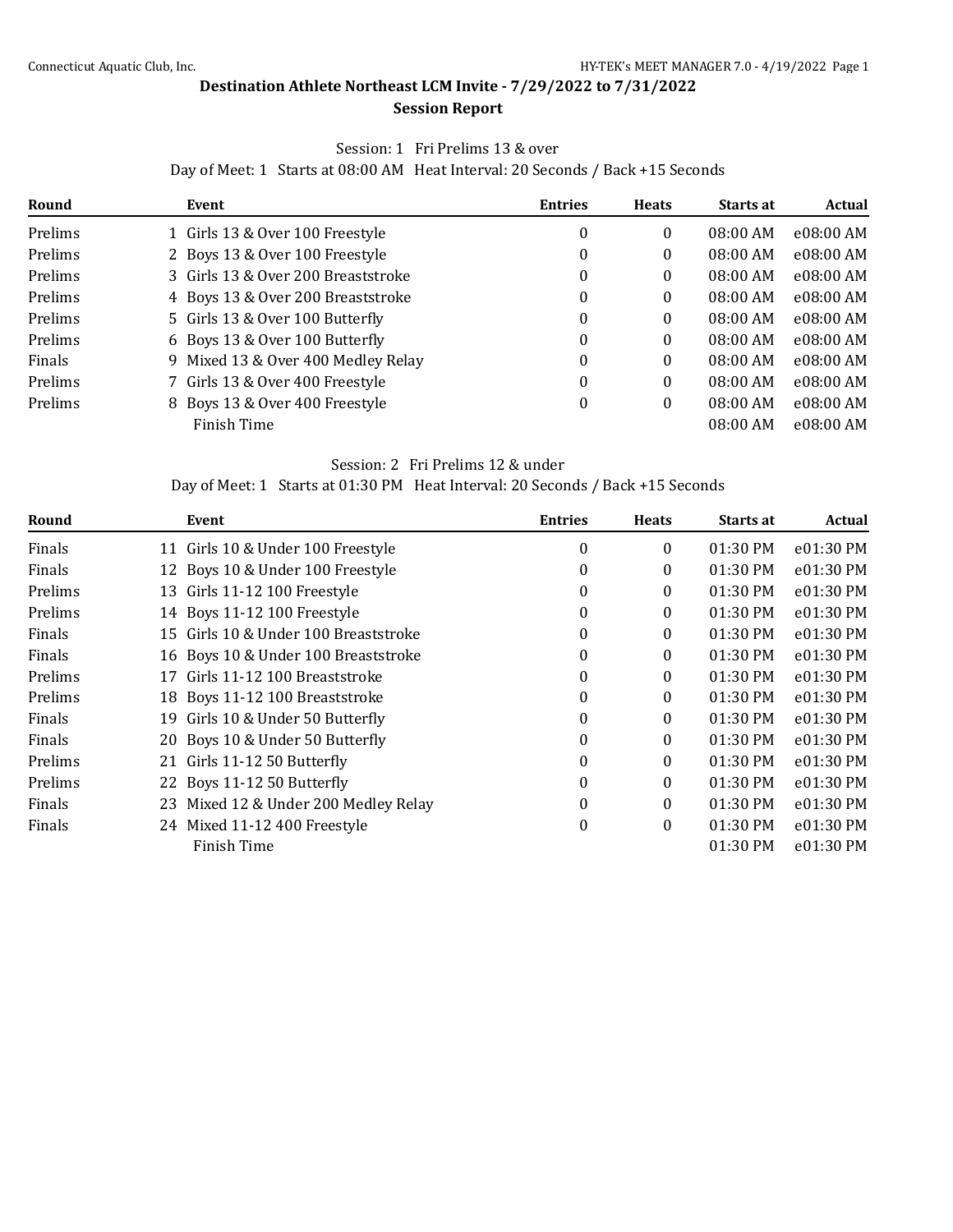#### **Session Report**

#### Session: 3 Fri FINALS

Day of Meet: 1 Starts at 06:00 PM Heat Interval: 45 Seconds / Back +15 Seconds

| Round  |    | Event                              | <b>Entries</b> | <b>Heats</b>   | Starts at | Actual    |
|--------|----|------------------------------------|----------------|----------------|-----------|-----------|
| Finals |    | 1 Girls 13 & Over 100 Freestyle    | 0              | 3 <sub>u</sub> | 06:00 PM  | e06:00 PM |
| Finals |    | 2 Boys 13 & Over 100 Freestyle     | $\theta$       | 3 u            | 06:07 PM  | e06:07 PM |
| Finals | 13 | Girls 11-12 100 Freestyle          | 0              | 1 u            | 06:14 PM  | e06:14 PM |
| Finals |    | 14 Boys 11-12 100 Freestyle        | 0              | 1 <sub>u</sub> | 06:16 PM  | e06:16 PM |
| Finals |    | 3 Girls 13 & Over 200 Breaststroke | 0              | 3 u            | 06:19 PM  | e06:19 PM |
| Finals |    | 4 Boys 13 & Over 200 Breaststroke  | 0              | 3 u            | 06:32 PM  | e06:32 PM |
| Finals | 17 | Girls 11-12 100 Breaststroke       | 0              | 1 <sub>u</sub> | 06:45 PM  | e06:45 PM |
| Finals |    | 18 Boys 11-12 100 Breaststroke     | 0              | 1 u            | 06:48 PM  | e06:48 PM |
| Finals |    | 5 Girls 13 & Over 100 Butterfly    | $\theta$       | 3 u            | 06:50 PM  | e06:50 PM |
| Finals |    | 6 Boys 13 & Over 100 Butterfly     | 0              | 3 u            | 06:57 PM  | e06:57 PM |
| Finals |    | 21 Girls 11-12 50 Butterfly        | 0              | 1 u            | 07:04 PM  | e07:04 PM |
| Finals |    | 22 Boys 11-12 50 Butterfly         | 0              | 1 <sub>u</sub> | 07:06 PM  | e07:06 PM |
| Finals |    | 7 Girls 13 & Over 400 Freestyle    | 0              | 3 <sub>u</sub> | 07:08 PM  | e07:08 PM |
| Finals |    | 8 Boys 13 & Over 400 Freestyle     | 0              | 3 u            | 07:31 PM  | e07:31 PM |
|        |    | Entry / Heat Totals:               | $\theta$       | 30             |           |           |
|        |    | Finish Time                        |                |                | 07:54 PM  | e07:54 PM |

Session: 4 Sat Prelims 13 & over

Day of Meet: 2 Starts at 08:00 AM Heat Interval: 20 Seconds / Back +15 Seconds

| Round   | Event                                  | <b>Entries</b>   | <b>Heats</b> | <b>Starts at</b> | Actual    |
|---------|----------------------------------------|------------------|--------------|------------------|-----------|
| Prelims | 25 Girls 13 & Over 200 Freestyle       | $\boldsymbol{0}$ | 0            | $08:00$ AM       | e08:00 AM |
| Prelims | 26 Boys 13 & Over 200 Freestyle        | 0                | 0            | $08:00$ AM       | e08:00 AM |
| Prelims | 27 Girls 13 & Over 100 Breaststroke    | $\Omega$         | 0            | $08:00$ AM       | e08:00 AM |
| Prelims | 28 Boys 13 & Over 100 Breaststroke     | $\Omega$         | 0            | 08:00 AM         | e08:00 AM |
| Prelims | 29 Girls 13 & Over 200 Backstroke      | $\boldsymbol{0}$ | 0            | $08:00$ AM       | e08:00 AM |
| Prelims | 30 Boys 13 & Over 200 Backstroke       | $\theta$         | 0            | 08:00 AM         | e08:00 AM |
| Finals  | 33 Mixed 13 & Over 400 Freestyle Relay | 0                | 0            | $08:00$ AM       | e08:00 AM |
| Prelims | 31 Girls 13 & Over 400 IM              | $\boldsymbol{0}$ | 0            | 08:00 AM         | e08:00 AM |
| Prelims | 32 Boys 13 & Over 400 IM               | $\theta$         | 0            | 08:00 AM         | e08:00 AM |
|         | Finish Time                            |                  |              | $08:00$ AM       | e08:00 AM |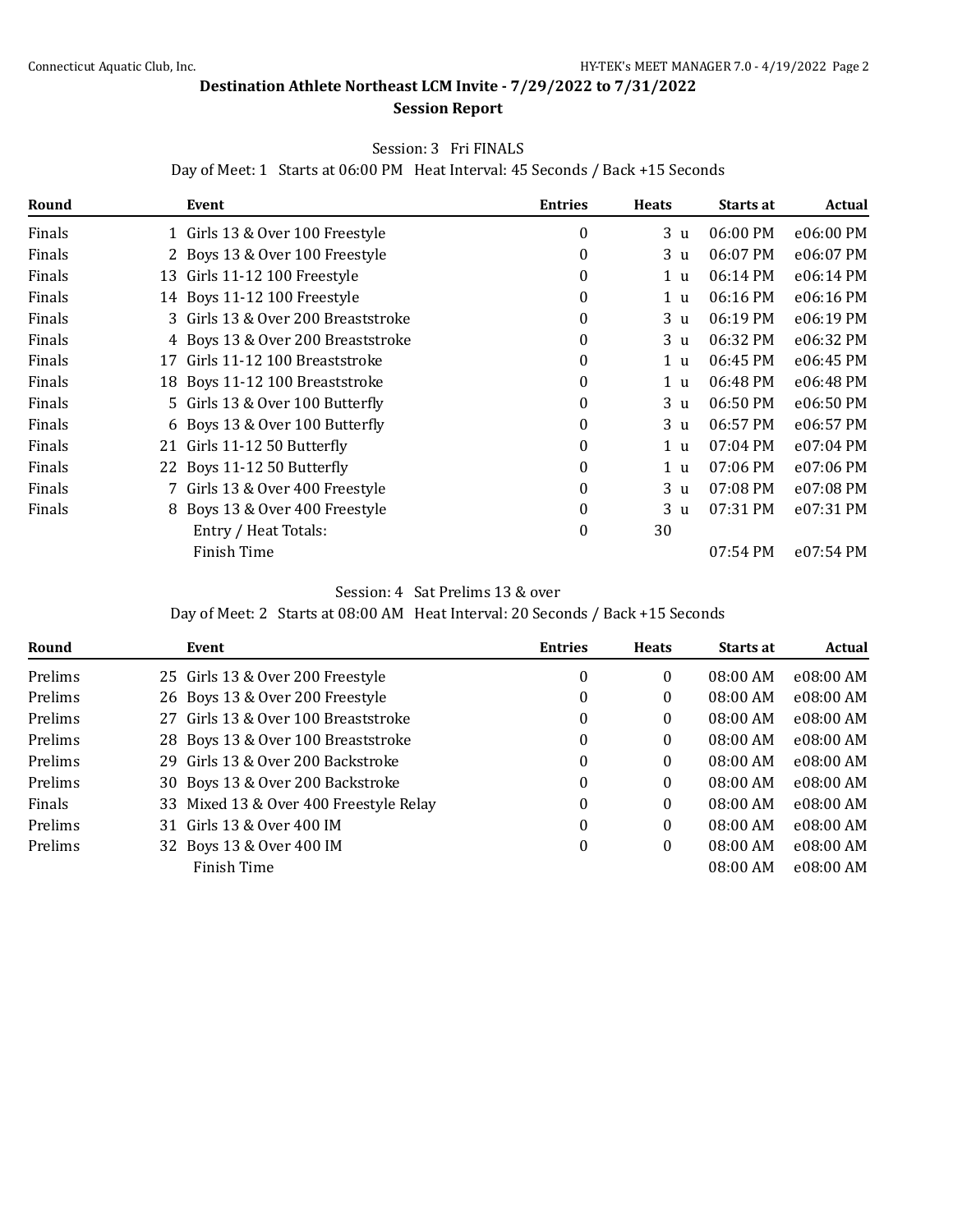#### **Session Report**

### Session: 5 Sat Prelims 12 & under

Day of Meet: 2 Starts at 01:30 PM Heat Interval: 30 Seconds / Back +15 Seconds

| Round   |     | Event                                | <b>Entries</b> | <b>Heats</b> | Starts at  | Actual    |
|---------|-----|--------------------------------------|----------------|--------------|------------|-----------|
| Finals  |     | 35 Girls 10 & Under 200 Freestyle    | 0              | 0            | 01:30 PM   | e01:30 PM |
| Finals  |     | 36 Boys 10 & Under 200 Freestyle     | 0              | 0            | 01:30 PM   | e01:30 PM |
| Prelims |     | 37 Girls 11-12 200 Freestyle         | 0              | 0            | 01:30 PM   | e01:30 PM |
| Prelims |     | 38 Boys 11-12 200 Freestyle          | 0              | 0            | 01:30 PM   | e01:30 PM |
| Finals  | 39  | Girls 10 & Under 50 Breaststroke     | $\theta$       | 0            | 01:30 PM   | e01:30 PM |
| Finals  | 40  | Boys 10 & Under 50 Breaststroke      | 0              | 0            | 01:30 PM   | e01:30 PM |
| Prelims | 41  | Girls 11-12 50 Breaststroke          | 0              | 0            | 01:30 PM   | e01:30 PM |
| Prelims |     | 42 Boys 11-12 50 Breaststroke        | 0              | 0            | 01:30 PM   | e01:30 PM |
| Finals  | 43. | Girls 10 & Under 100 Backstroke      | 0              | 0            | $01:30$ PM | e01:30 PM |
| Finals  |     | 44 Boys 10 & Under 100 Backstroke    | 0              | 0            | 01:30 PM   | e01:30 PM |
| Prelims | 45  | Girls 11-12 100 Backstroke           | 0              | 0            | 01:30 PM   | e01:30 PM |
| Prelims |     | 46 Boys 11-12 100 Backstroke         | 0              | 0            | 01:30 PM   | e01:30 PM |
| Finals  | 47  | Mixed 12 & Under 200 Freestyle Relay | 0              | 0            | 01:30 PM   | e01:30 PM |
| Finals  | 48  | Mixed 11-12 200 Breaststroke         | 0              | 0            | $01:30$ PM | e01:30 PM |
| Finals  | 49  | Mixed 11-12 200 Butterfly            | $\theta$       | 0            | 01:30 PM   | e01:30 PM |
|         |     | Finish Time                          |                |              | 01:30 PM   | e01:30 PM |

### Session: 6 Sat FINALS

Day of Meet: 2 Starts at 06:00 PM Heat Interval: 45 Seconds / Back +15 Seconds

| Round  |    | Event                              | <b>Entries</b>   | <b>Heats</b>   | Starts at | Actual    |
|--------|----|------------------------------------|------------------|----------------|-----------|-----------|
| Finals |    | 25 Girls 13 & Over 200 Freestyle   | $\boldsymbol{0}$ | 3 u            | 06:00 PM  | e06:00 PM |
| Finals |    | 26 Boys 13 & Over 200 Freestyle    | $\theta$         | 3 <sub>u</sub> | 06:12 PM  | e06:12 PM |
| Finals | 37 | Girls 11-12 200 Freestyle          | $\mathbf{0}$     | 1 <sub>u</sub> | 06:23 PM  | e06:23 PM |
| Finals |    | 38 Boys 11-12 200 Freestyle        | $\mathbf{0}$     | 1 u            | 06:27 PM  | e06:27 PM |
| Finals | 27 | Girls 13 & Over 100 Breaststroke   | 0                | 3 <sub>u</sub> | 06:31 PM  | e06:31 PM |
| Finals |    | 28 Boys 13 & Over 100 Breaststroke | $\mathbf{0}$     | 3 <sub>u</sub> | 06:38 PM  | e06:38 PM |
| Finals | 41 | Girls 11-12 50 Breaststroke        | $\mathbf{0}$     | 1 <sub>u</sub> | 06:45 PM  | e06:45 PM |
| Finals |    | 42 Boys 11-12 50 Breaststroke      | $\mathbf{0}$     | 1 <sub>u</sub> | 06:47 PM  | e06:47 PM |
| Finals | 29 | Girls 13 & Over 200 Backstroke     | $\mathbf{0}$     | 3 <sub>u</sub> | 06:49 PM  | e06:49 PM |
| Finals |    | 30 Boys 13 & Over 200 Backstroke   | $\mathbf{0}$     | 3 <sub>u</sub> | 07:02 PM  | e07:02 PM |
| Finals | 45 | Girls 11-12 100 Backstroke         | $\mathbf{0}$     | 1 <sub>u</sub> | 07:15 PM  | e07:15 PM |
| Finals |    | 46 Boys 11-12 100 Backstroke       | $\mathbf{0}$     | 1 <sub>u</sub> | 07:17 PM  | e07:17 PM |
| Finals | 31 | Girls 13 & Over 400 IM             | 0                | 3 <sub>u</sub> | 07:20 PM  | e07:20 PM |
| Finals |    | 32 Boys 13 & Over 400 IM           | $\mathbf{0}$     | 3 u            | 07:42 PM  | e07:42 PM |
|        |    | Entry / Heat Totals:               | $\boldsymbol{0}$ | 30             |           |           |
|        |    | Finish Time                        |                  |                | 08:04 PM  | e08:04 PM |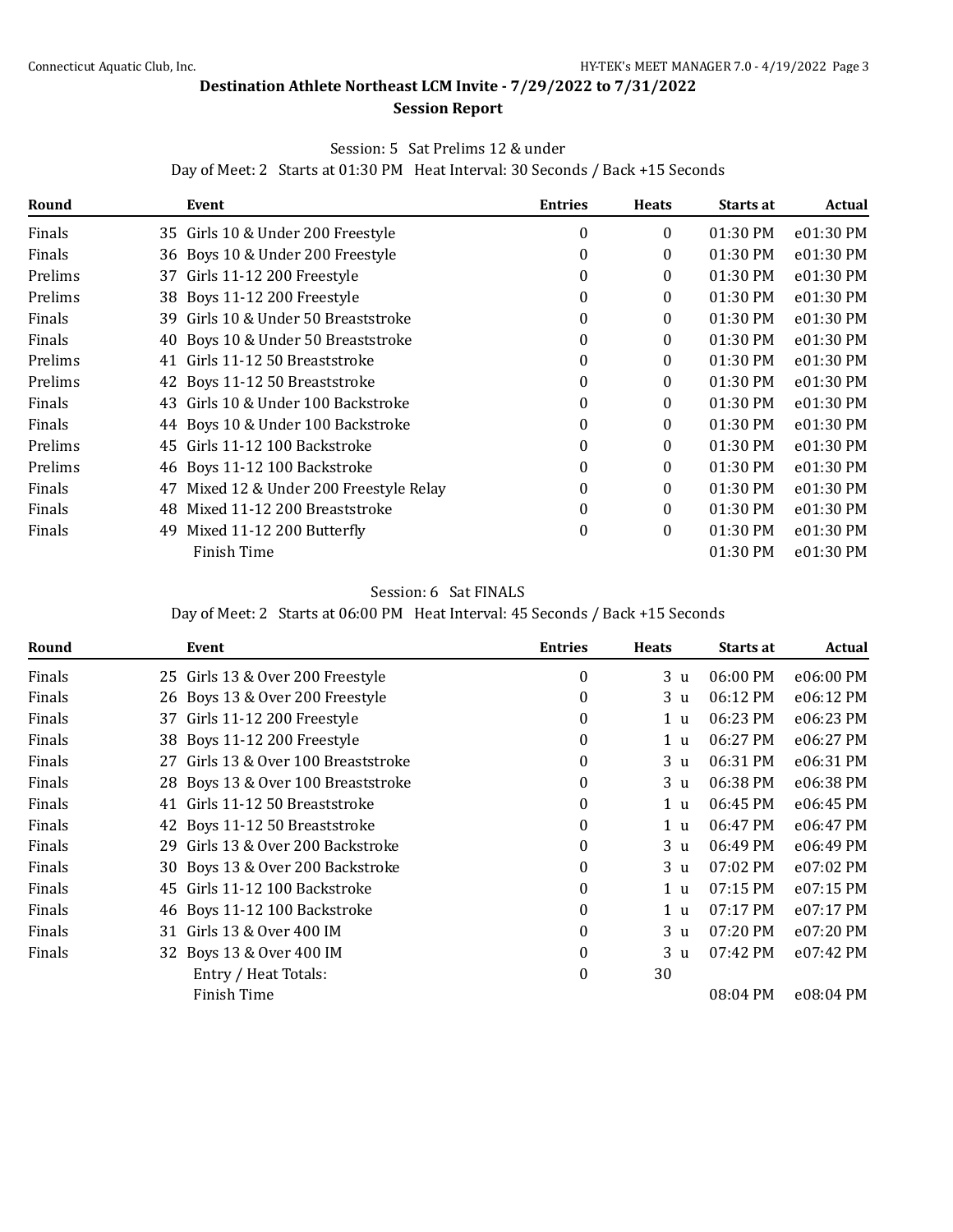#### **Session Report**

### Session: 7 Sun Prelims 13 & over

Day of Meet: 3 Starts at 08:00 AM Heat Interval: 20 Seconds / Back +15 Seconds

| Round   | Event                                | <b>Entries</b> | <b>Heats</b> | <b>Starts at</b> | Actual    |
|---------|--------------------------------------|----------------|--------------|------------------|-----------|
| Prelims | 51 Girls 13 & Over 50 Freestyle      | 0              | 0            | $08:00$ AM       | e08:00 AM |
| Prelims | 52 Boys 13 & Over 50 Freestyle       | 0              | 0            | $08:00$ AM       | e08:00 AM |
| Prelims | 53 Girls 13 & Over 200 IM            | 0              | 0            | 08:00 AM         | e08:00 AM |
| Prelims | 54 Boys 13 & Over 200 IM             | 0              | 0            | 08:00 AM         | e08:00 AM |
| Prelims | 55 Girls 13 & Over 100 Backstroke    | 0              | 0            | 08:00 AM         | e08:00 AM |
| Prelims | 56 Boys 13 & Over 100 Backstroke     | 0              | 0            | 08:00 AM         | e08:00 AM |
| Prelims | 57 Girls 13 & Over 200 Butterfly     | 0              | 0            | $08:00$ AM       | e08:00 AM |
| Prelims | 58 Boys 13 & Over 200 Butterfly      | 0              | 0            | 08:00 AM         | e08:00 AM |
| Finals  | Mixed 13 & Over 800 Freestyle<br>59  | 0              | 0            | 08:00 AM         | e08:00 AM |
| Finals  | Mixed 13 & Over 1500 Freestyle<br>60 | 0              | 0            | 08:00 AM         | e08:00 AM |
|         | Finish Time                          |                |              | 08:00 AM         | e08:00 AM |

#### Session: 8 Sun Prelims 12 & under

Day of Meet: 3 Starts at 01:30 PM Heat Interval: 30 Seconds / Back +15 Seconds

| Round   |    | Event                            | <b>Entries</b>   | <b>Heats</b>     | Starts at | Actual    |
|---------|----|----------------------------------|------------------|------------------|-----------|-----------|
| Finals  |    | 61 Girls 10 & Under 50 Freestyle | $\mathbf{0}$     | 0                | 01:30 PM  | e01:30 PM |
| Finals  | 62 | Boys 10 & Under 50 Freestyle     | $\mathbf{0}$     | 0                | 01:30 PM  | e01:30 PM |
| Prelims | 63 | Girls 11-12 50 Freestyle         | $\mathbf{0}$     | 0                | 01:30 PM  | e01:30 PM |
| Prelims |    | 64 Boys 11-12 50 Freestyle       | $\boldsymbol{0}$ | $\boldsymbol{0}$ | 01:30 PM  | e01:30 PM |
| Finals  | 65 | Girls 10 & Under 200 IM          | $\mathbf{0}$     | 0                | 01:30 PM  | e01:30 PM |
| Finals  | 66 | Boys 10 & Under 200 IM           | 0                | 0                | 01:30 PM  | e01:30 PM |
| Prelims | 67 | Girls 11-12 200 IM               | $\mathbf{0}$     | 0                | 01:30 PM  | e01:30 PM |
| Prelims |    | 68 Boys 11-12 200 IM             | $\mathbf{0}$     | $\boldsymbol{0}$ | 01:30 PM  | e01:30 PM |
| Finals  | 69 | Girls 10 & Under 50 Backstroke   | $\mathbf{0}$     | $\boldsymbol{0}$ | 01:30 PM  | e01:30 PM |
| Finals  | 70 | Boys 10 & Under 50 Backstroke    | $\mathbf{0}$     | 0                | 01:30 PM  | e01:30 PM |
| Prelims |    | 71 Girls 11-12 50 Backstroke     | $\mathbf{0}$     | $\mathbf{0}$     | 01:30 PM  | e01:30 PM |
| Prelims |    | 72 Boys 11-12 50 Backstroke      | $\mathbf{0}$     | 0                | 01:30 PM  | e01:30 PM |
| Finals  | 73 | Girls 10 & Under 100 Butterfly   | $\mathbf{0}$     | 0                | 01:30 PM  | e01:30 PM |
| Finals  |    | 74 Boys 10 & Under 100 Butterfly | $\mathbf{0}$     | 0                | 01:30 PM  | e01:30 PM |
| Prelims | 75 | Girls 11-12 100 Butterfly        | $\mathbf{0}$     | 0                | 01:30 PM  | e01:30 PM |
| Prelims |    | 76 Boys 11-12 100 Butterfly      | 0                | 0                | 01:30 PM  | e01:30 PM |
| Finals  | 77 | Mixed 11-12 200 Backstroke       | $\boldsymbol{0}$ | 0                | 01:30 PM  | e01:30 PM |
|         |    | Finish Time                      |                  |                  | 01:30 PM  | e01:30 PM |